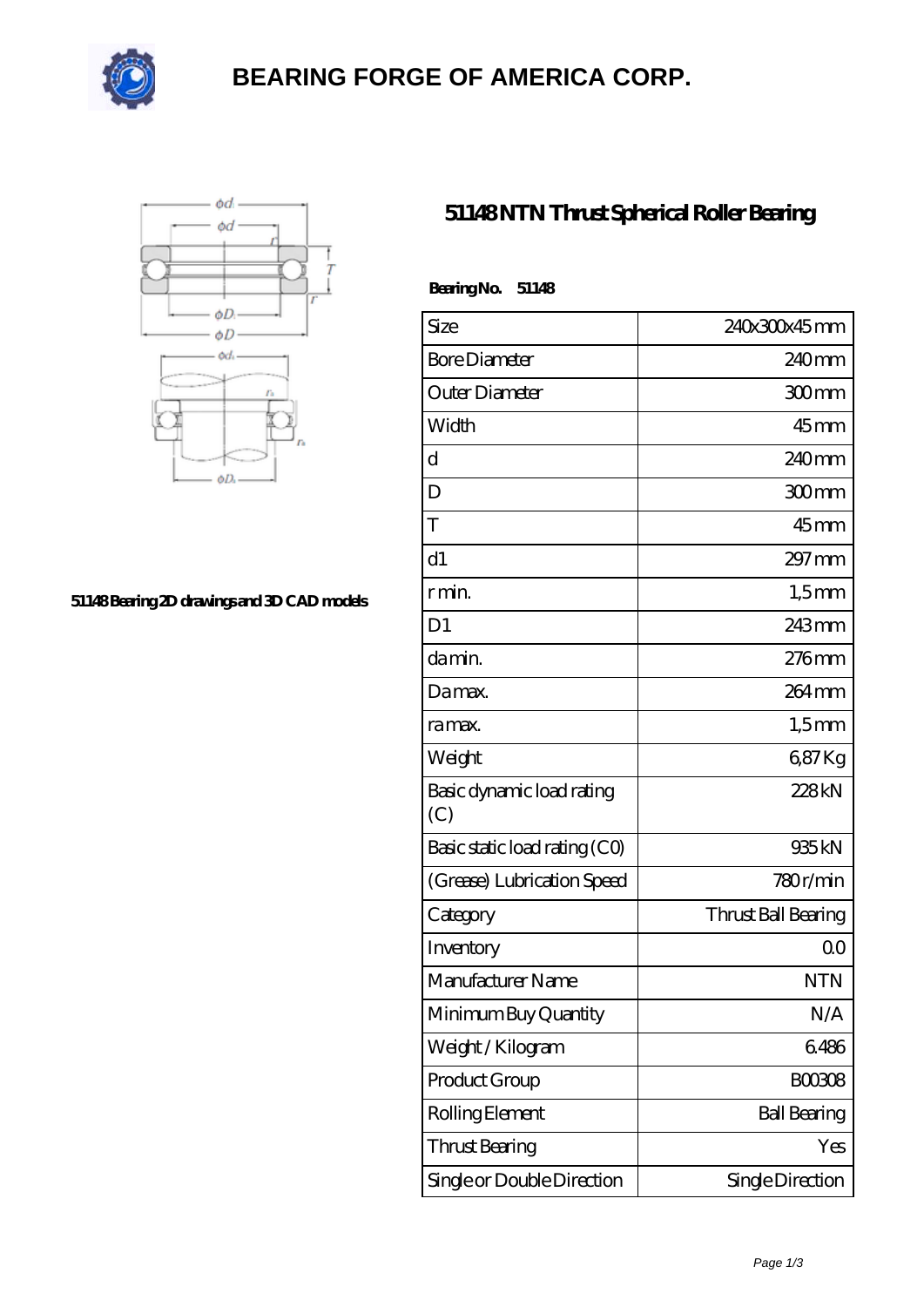

## **[BEARING FORGE OF AMERICA CORP.](https://nskf-bearings.com)**

| <b>Banded</b>                          | No                                                                                                                                                                         |
|----------------------------------------|----------------------------------------------------------------------------------------------------------------------------------------------------------------------------|
| Cage Material                          | Steel                                                                                                                                                                      |
| Precision Class                        | ABEC 1   ISO PO                                                                                                                                                            |
| Component Description                  | Roller Assembly Plus<br>Raceways                                                                                                                                           |
| Other Features                         | Single Row   With Flat Seat                                                                                                                                                |
| Long Description                       | 240MM Bore 1; 243MM<br>Bore 2 300MM Outside<br>Diameter; 45MM Height;<br><b>Ball Bearing, Single</b><br>Direction; Not Banded;<br>Steel Cage; ABEC 1   ISO PO<br>Precision |
| Inch - Metric                          | Metric                                                                                                                                                                     |
| Category                               | Thrust Ball Bearings                                                                                                                                                       |
| <b>UNSPSC</b>                          | 31171552                                                                                                                                                                   |
| Harmonized Tariff Code                 | 8482105008                                                                                                                                                                 |
| Noun                                   | Bearing                                                                                                                                                                    |
| Keyword String                         | <b>Ball Thrust</b>                                                                                                                                                         |
| Manufacturer URL                       | http://www.ntnamerica.co<br>m                                                                                                                                              |
| Manufacturer Item Number               | 51148                                                                                                                                                                      |
| Weight/LBS                             | 15,14576                                                                                                                                                                   |
| Outside Diameter                       | 11.811 Inch   300 Millimeter                                                                                                                                               |
| Bore 2                                 | 9.567 Inch   243 Millimeter                                                                                                                                                |
| Overall Height with<br>Aligning Washer | OInch   OMillimeter                                                                                                                                                        |
| Bore 1                                 | 9.449Inch   240Millimeter                                                                                                                                                  |
| Height                                 | 1.772 Inch   45 Millimeter                                                                                                                                                 |
| bore diameter:                         | 240mm                                                                                                                                                                      |
| dynamic load capacity:                 | 228000N                                                                                                                                                                    |
| outside diameter:                      | $297 \,\mathrm{mm}$                                                                                                                                                        |
| operating temperature<br>range:        | $-40$ to $120^{\circ}$ C                                                                                                                                                   |
| overall width:                         | $45$ mm                                                                                                                                                                    |
|                                        |                                                                                                                                                                            |